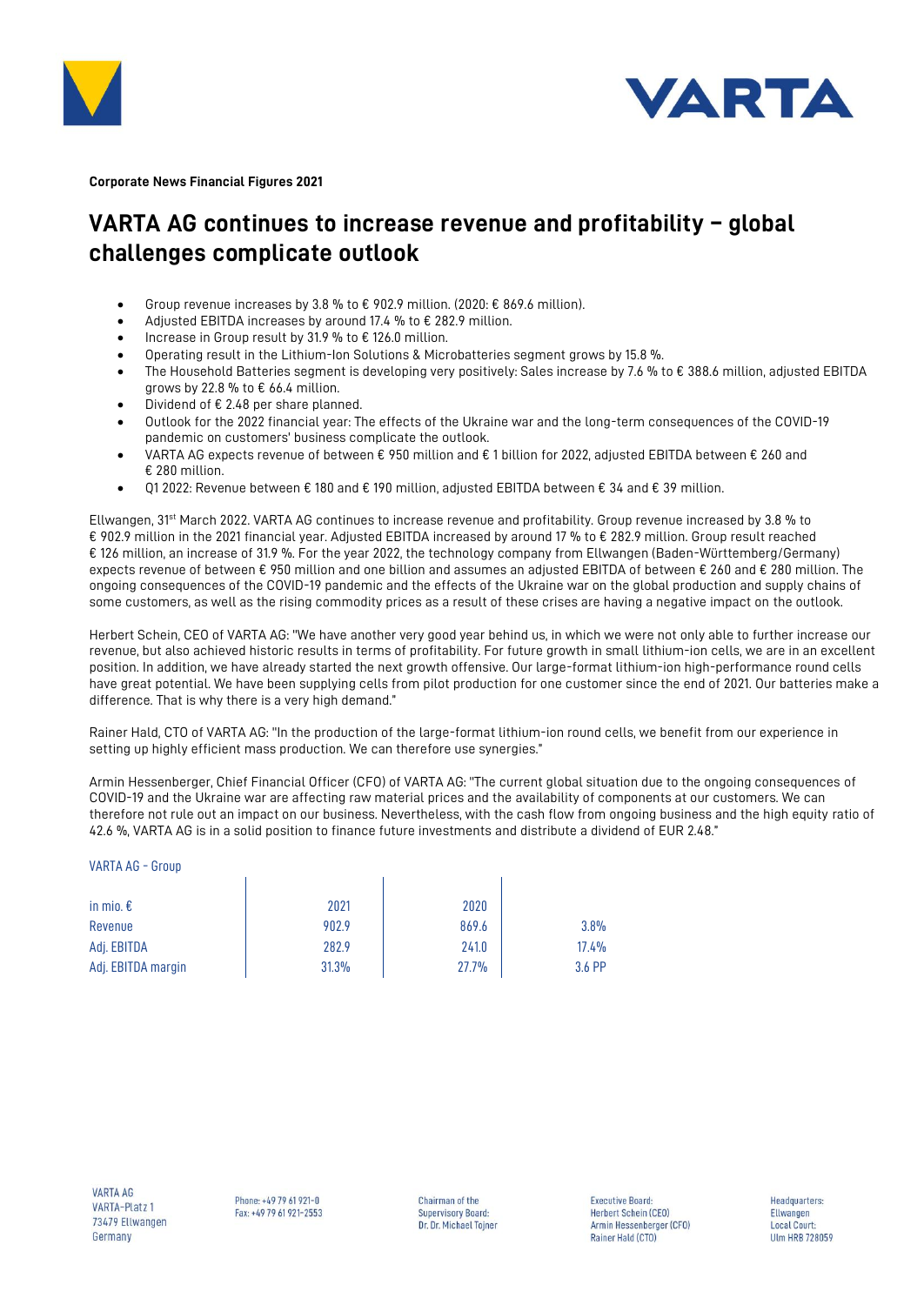



# **Operating result in the Lithium-Ion Solutions & Microbatteries segment continues to rise**

Adjusted EBITDA in the segment rose from € 187.0 million to € 216.5 million (15.8 %). The increase in earnings is the result of further increases in productivity and efficiency. This results in an adjusted EBITDA margin of 42.1 % in relation to revenue, which corresponds to an improvement of 4.9 percentage points compared to the previous year.

Revenues in the Lithium-Ion Solutions & Microbatteries segment reached € 514.4 million and are thus 1.2 % above the same period of the previous year. New customer projects with rechargeable lithium-ion cells for high-tech consumer products started with a delay in the third quarter and therefore affected revenue and earnings to a lesser extent in the year under review. In addition, price increases for raw materials had a negative effect, which could not be fully compensated for by increases in efficiency and could only be partially passed on to customers. The global market position for hearing aid batteries remains good. The Group is currently benefiting from its very robust business model and from the significant increase in demand for rechargeable lithium-ion cells. In the lithium-ion battery pack business, the very high growth continues.

#### Segment Lithium-Ion Solutions & Microbatteries

| in mio. $\epsilon$ | 2021  | 2020  |        |
|--------------------|-------|-------|--------|
| Revenue            | 514.4 | 508.1 | 1.2%   |
| Adj. EBITDA        | 216.5 | 187.0 | 15.8%  |
| Adj. EBITDA margin | 42.1% | 36.8% | 5.3 PP |

## **Household Batteries segment makes a very positive contribution to growth and earnings**

The Household Batteries segment includes the Consumer Batteries business and Energy Storage Solutions. Sales increased from € 361.1 million to € 388.6 million in the 2021 financial year. This corresponds to revenue growth of 7.6 % compared to the previous year. Adjusted EBITDA increased from € 54.0 million to € 66.4 million (up 22.8 %), which corresponds to a clearly disproportionate increase compared to the revenue trend.

By focusing on the brand business, VARTA Consumer Batteries has significantly improved its profitability compared to the same quarter of the previous year. The business with energy storage solutions grew very dynamically in the fiscal year and doubled compared to the same quarter of the previous year, thereby gaining further market share.

Adjusted EBITDA margin is 17.1 % in relation of revenue, up 2.1 percentage points year-on-year.

 $\sim 10^{10}$ 

Segment Household Batteries

| in mio. $\epsilon$ | 2021  | 2020  |        |
|--------------------|-------|-------|--------|
| Revenue            | 388.6 | 361.1 | 7.6%   |
| Adj. EBITDA        | 66.4  | 54.0  | 22.8%  |
| Adj. EBITDA margin | 17.1% | 15.0% | 2.1 PP |

#### **Outlook:**

## **Despite the ongoing global crises, VARTA AG is optimistic about the future, pilot production for large-format lithium-ion round cells is going according to plan.**

Despite the global crises, VARTA AG is optimistic about the current year. The company sees itself well positioned thanks to its technological leadership in the lithium-ion sector, its innovative product portfolio and its strong brand. Production at own locations has been running without interruption since the beginning of the corona pandemic<sup>1</sup>. However, the effects of the war in Ukraine, rising raw material and energy prices, semiconductor bottlenecks and temporary lockdowns due to COVID-19 can have an impact on customers' business, which has a negative impact on earnings. VARTA AG expects revenue of between € 950 million and one billion for 2022. The company expects adjusted EBITDA to be between € 260 and € 280 million. Revenue in the first quarter will be between € 180 and € 190 million, adjusted EBITDA between € 34 and € 39 million.

<sup>1</sup> Impairments to our customers' business due to COVID-19 cannot be ruled out, nor can exchange rate fluctuations between USD and EUR.